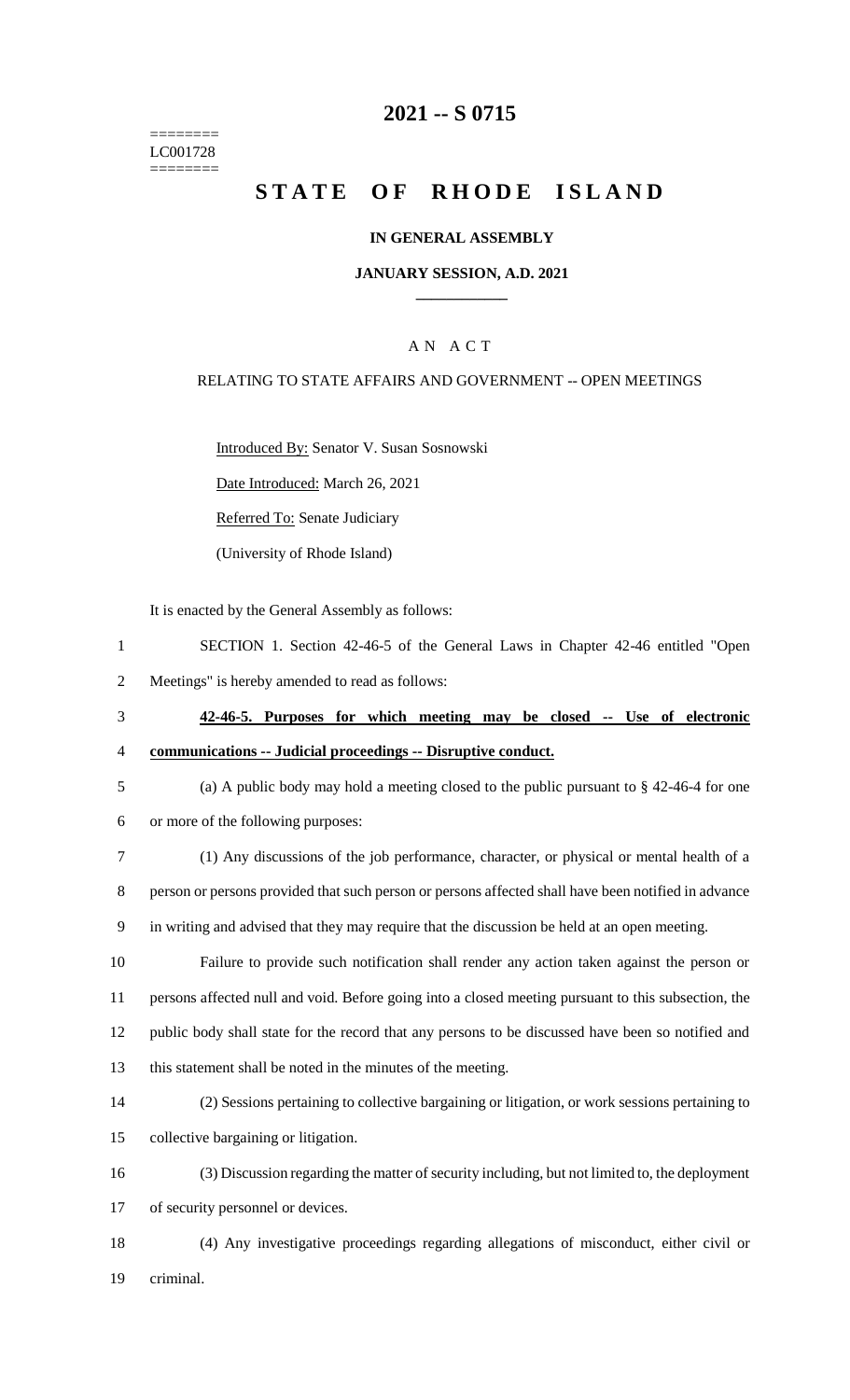(5) Any discussions or considerations related to the acquisition or lease of real property for public purposes, or of the disposition of publicly held property wherein advanced public information would be detrimental to the interest of the public.

 (6) Any discussions related to or concerning a prospective business or industry locating in the state of Rhode Island when an open meeting would have a detrimental effect on the interest of the public.

 (7) A matter related to the question of the investment of public funds where the premature disclosure would adversely affect the public interest. Public funds shall include any investment plan or matter related thereto, including, but not limited to, state lottery plans for new promotions. (8) Any executive sessions of a local school committee exclusively for the purposes: (i) of conducting student disciplinary hearings; or (ii) of reviewing other matters which relate to the privacy of students and their records, including all hearings of the various juvenile hearing boards of any municipality; provided, however, that any affected student shall have been notified in advance in writing and advised that he or she may require that the discussion be held in an open meeting.

 Failure to provide such notification shall render any action taken against the student or students affected null and void. Before going into a closed meeting pursuant to this subsection, the public body shall state for the record that any students to be discussed have been so notified and this statement shall be noted in the minutes of the meeting.

 (9) Any hearings on, or discussions of, a grievance filed pursuant to a collective bargaining agreement.

(10) Any discussion of the personal finances of a prospective donor to a library.

 (b) No meeting of members of a public body or use of electronic communication, including telephonic communication and telephone conferencing, shall be used to circumvent the spirit or requirements of this chapter; provided, however, these meetings and discussions are not prohibited. (1) Provided, further however, that discussions of a public body via electronic

 communication, including telephonic communication and telephone conferencing, shall be 28 permitted only to schedule a meeting, except as provided in this subsection.

 (2) Provided, further however, that a member of a public body may participate by use of electronic communication or telephone communication while on active duty in the armed services of the United States.

 (3) Provided, further however, that a member of that public body, who has a disability as defined in chapter 87 of title 42 and:

(i) Cannot attend meetings of that public body solely by reason of his or her disability; and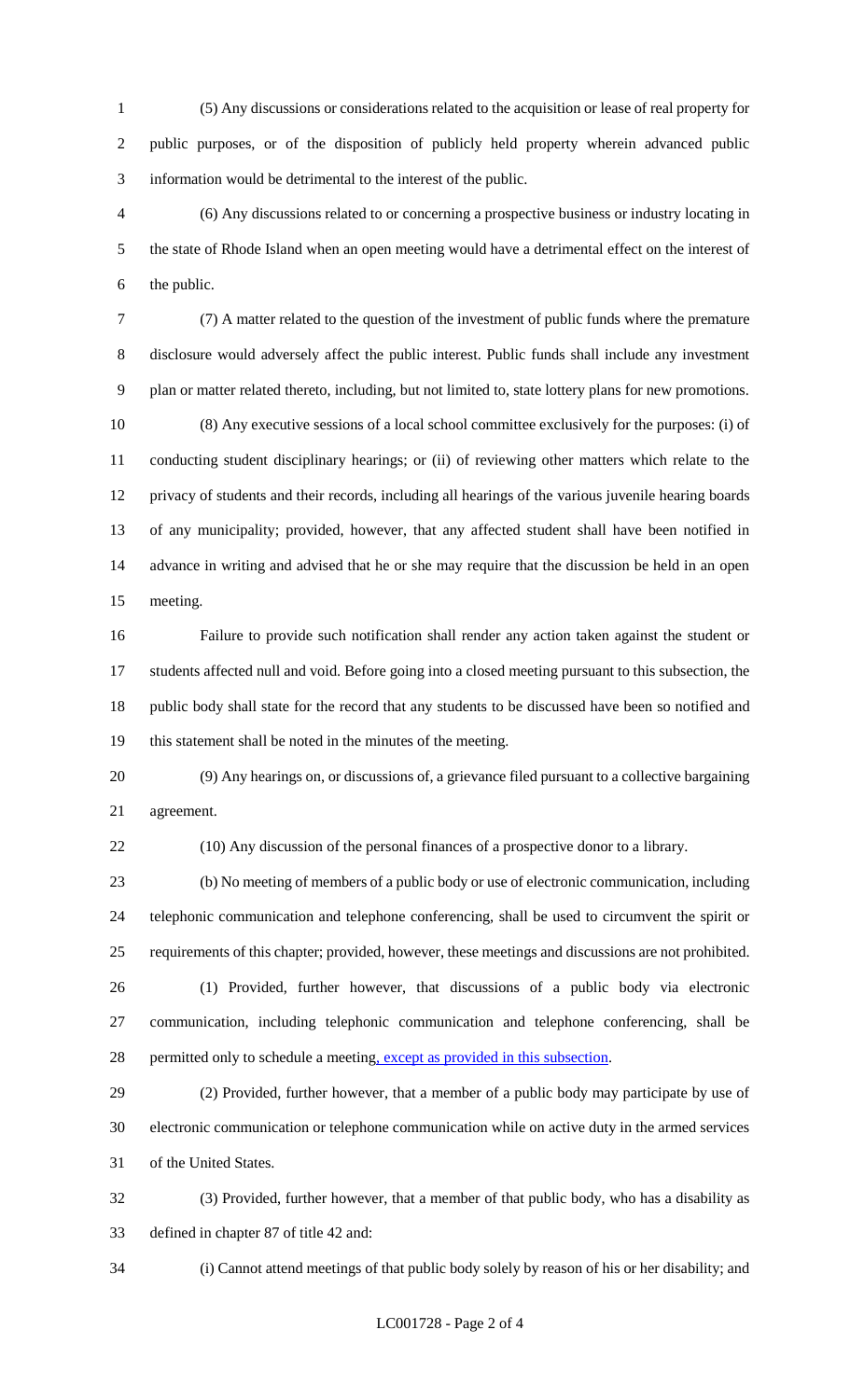(ii) Cannot otherwise participate in the meeting without the use of electronic communication or telephone communication as reasonable accommodation, may participate by use of electronic communication or telephone communication in accordance with the process below.

(4) The governor's commission on disabilities is authorized and directed to:

 (i) Establish rules and regulations for determining whether a member of a public body is not otherwise able to participate in meetings of that public body without the use of electronic communication or telephone communication as a reasonable accommodation due to that member's disability;

 (ii) Grant a waiver that allows a member to participate by electronic communication or telephone communication only if the member's disability would prevent him/her from being physically present at the meeting location, and the use of such communication is the only reasonable accommodation; and

- (iii) Any waiver decisions shall be a matter of public record.
- 14 (5) The university of Rhode Island board of trustees members, established pursuant to §
- 16-32-2, are authorized to participate remotely in open public meetings of the board if they are

16 unable to be physically present at the meeting location; provided, however, that:

(i) The remote members and all persons present at the meeting location are clearly audible

18 and visible to each other;

- 19 (ii) A quorum of the body is physically present at the noticed meeting location;
- (iii) If videoconferencing is used to conduct a meeting, the public notice for the meeting
- 21 shall inform the public that videoconferencing will be used and include instructions on how the
- 22 public can access the virtual meeting; and
- (iv) The board shall adopt rules defining the requirements of remote participation including
- 24 its use for executive session, and the conditions by which a member is authorized to participate remotely.
- (c) This chapter shall not apply to proceedings of the judicial branch of state government or probate court or municipal court proceedings in any city or town.
- (d) This chapter shall not prohibit the removal of any person who willfully disrupts a meeting to the extent that orderly conduct of the meeting is seriously compromised.
- 
- SECTION 2. This act shall take effect upon passage.

======== LC001728 ========